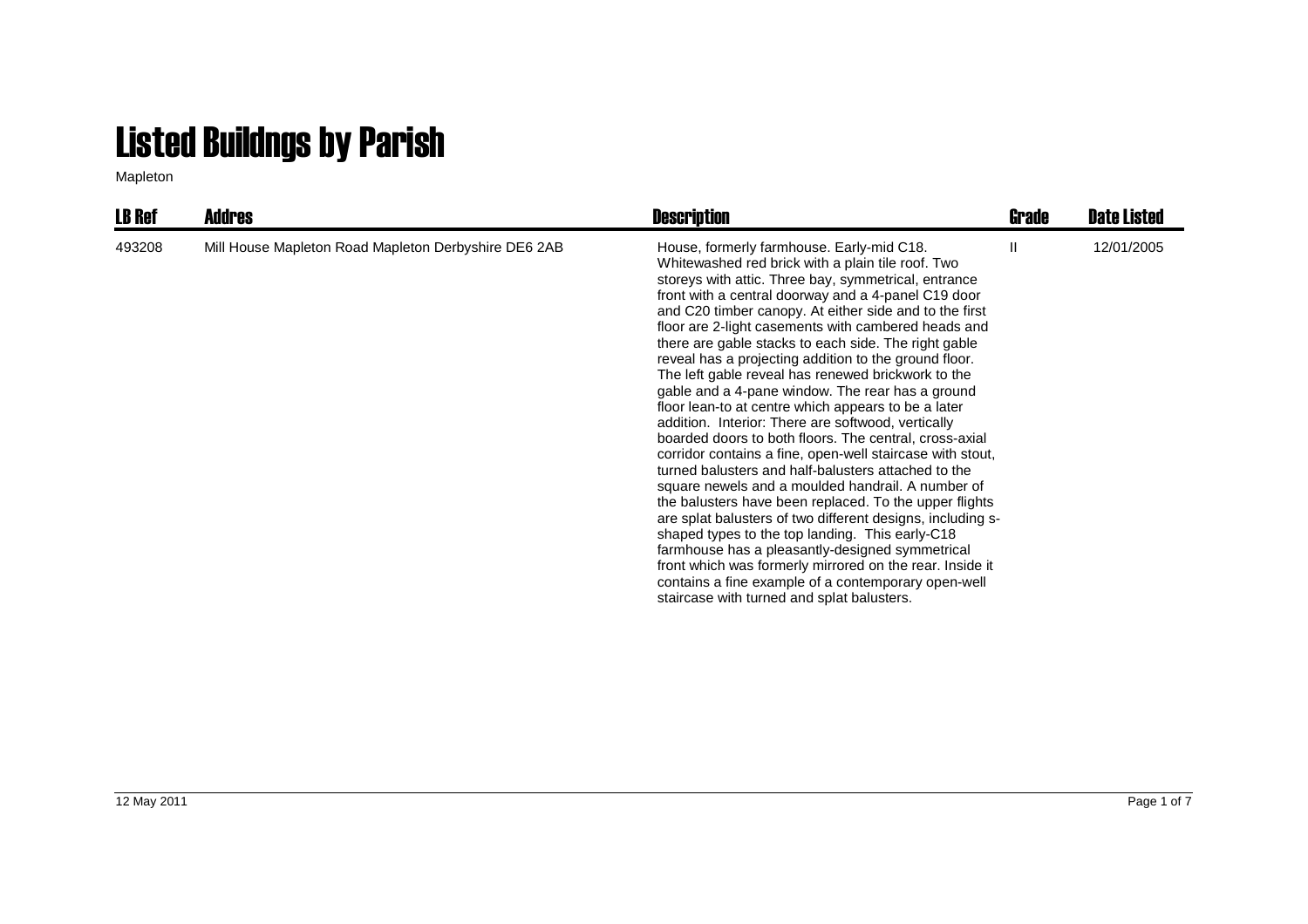| <b>LB Ref</b> | <b>Addres</b>                                         | <b>Description</b>                                                                                                                                                                                                                                                                                                                                                                                                                                                                                                                                                                                                                                                                                                                                                                                                                                                                                                                                                                                                                                                                                                                                                                                                                                                                                                                                                                                                                       | <b>Grade</b>  | <b>Date Listed</b> |
|---------------|-------------------------------------------------------|------------------------------------------------------------------------------------------------------------------------------------------------------------------------------------------------------------------------------------------------------------------------------------------------------------------------------------------------------------------------------------------------------------------------------------------------------------------------------------------------------------------------------------------------------------------------------------------------------------------------------------------------------------------------------------------------------------------------------------------------------------------------------------------------------------------------------------------------------------------------------------------------------------------------------------------------------------------------------------------------------------------------------------------------------------------------------------------------------------------------------------------------------------------------------------------------------------------------------------------------------------------------------------------------------------------------------------------------------------------------------------------------------------------------------------------|---------------|--------------------|
| 80309         | Manor House Mapleton Road Mapleton Derbyshire DE6 2AB | House. Early C18. Brick with ashlar dressings, plain<br>tile hipped roof and two brick ridge stacks. Two<br>storeys. Moulded stone eaves cornice. West<br>elevation - five bays. The three centre bays advanced<br>and set beneath a pediment. Central doorway with<br>rusticated surround with projecting imposts and<br>keystone. C20 door and fanlight. Flanked on each<br>side by glazing bar sashes with projecting keystones.<br>Similar windows to the outer bays, The stone framing<br>around the doorway is carried up as a feature around<br>the first floor glazing bar sash window to a flat cornice<br>on brackets. Beneath the window a balustrade and<br>lugged architrave around it. In the pediment, a<br>Dioclecian window with stone surround. East<br>elevation - three bays. Central doorway with<br>rusticated stone surround, keystones around the arch<br>and a pediment. Panelled door with glazed upper<br>lights. Flanked on each side by glazing bar sashes<br>with keystones. Two similar windows above and a<br>central window with lugged stone architrave and triple<br>keystone. Stone surrounds of doorway and upper<br>window are linked to form one feature. Two dormer<br>windows in the roof. Plain 2-bay north and south<br>elevation, glazing bar sashes with keystones and<br>dormer windows. On the north side, the lower<br>windows have been made into doorways with square<br>lights above. | <b>IISTAR</b> | 13/09/1967         |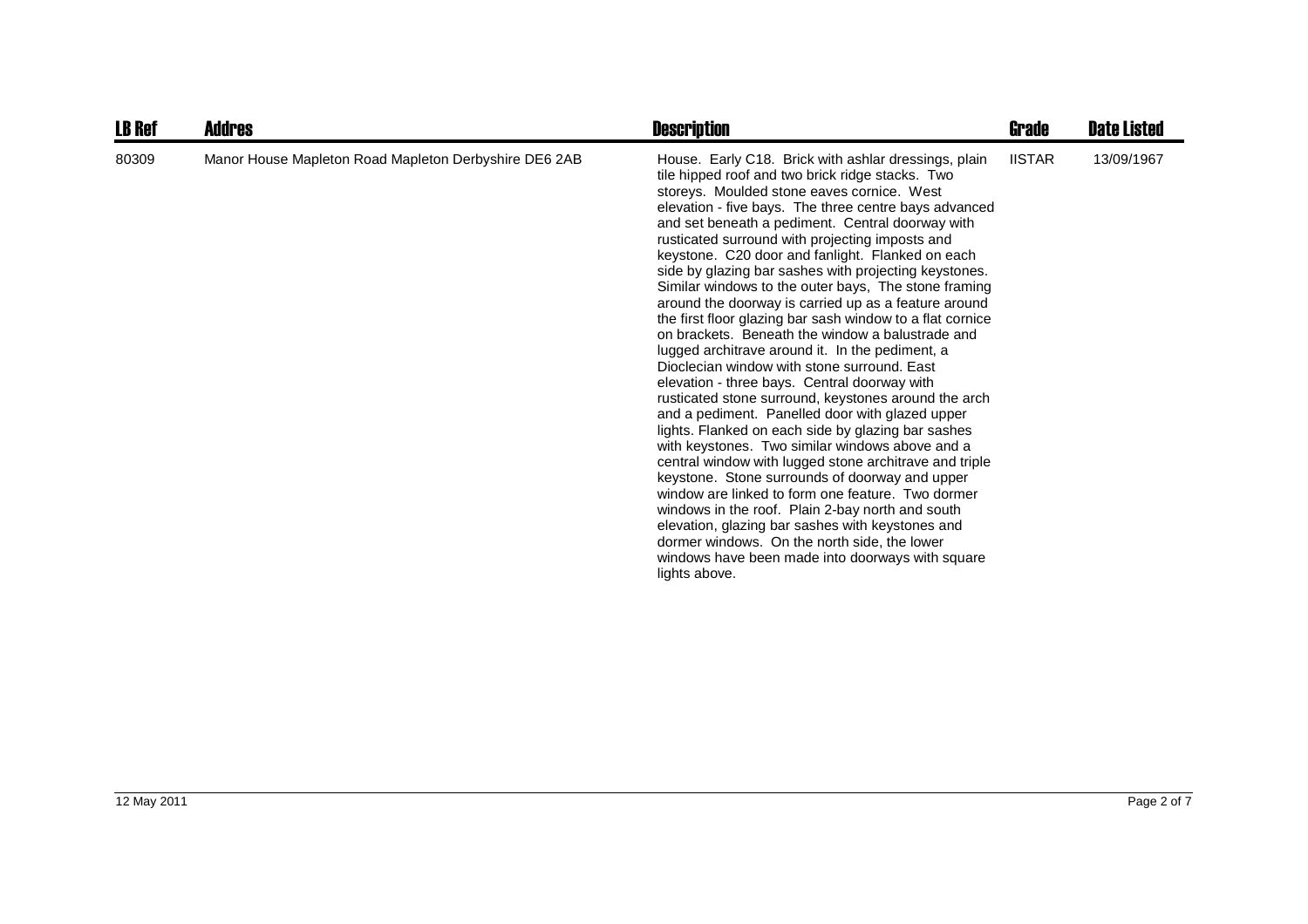| <b>LB Ref</b> | <b>Addres</b>                                                               | <b>Description</b>                                                                                                                                                                                                                                                                                                                                                                                                                                                                                                                                                                                                                                 | Grade | <b>Date Listed</b> |
|---------------|-----------------------------------------------------------------------------|----------------------------------------------------------------------------------------------------------------------------------------------------------------------------------------------------------------------------------------------------------------------------------------------------------------------------------------------------------------------------------------------------------------------------------------------------------------------------------------------------------------------------------------------------------------------------------------------------------------------------------------------------|-------|--------------------|
| 80310         | Hinchley Wood House Mapleton Road Mapleton Derbyshire DE6 2AB               | House. Early C19. Rendered, with sandstone<br>dressings. Hipped slate roof with ridge stacks and<br>stacks in the pitch of the roof. Two storeys. South<br>elevation, four bays plus a lower four bay wing to the<br>east, built in the C20. Central doorway with broad four<br>columned Tuscan Doric sandstone porch. Half glazed<br>double doors. Flanked on each side by glazing bar<br>sashes. Four smaller glazing bar sashes above.<br>Stone parapet. Later dormer window in the roof.<br>Semi-circular conservatory projecting at link with later<br>wing. West elevation with a two storeyed canted bay<br>window. Listed for Group Value. | Ш     | 13/09/1967         |
| 80311         | Gate Piers Hinchley Wood House Mapleton Road Mapleton<br>Derbyshire DE6 2AB | Gate piers. Early C19, probably on later bases.<br>Sandstone. Square in plan with plain frieze and<br>cornice. Surmounted by pineapple finials.<br>Included<br>for group value only.                                                                                                                                                                                                                                                                                                                                                                                                                                                               | Ш     | 13/09/1967         |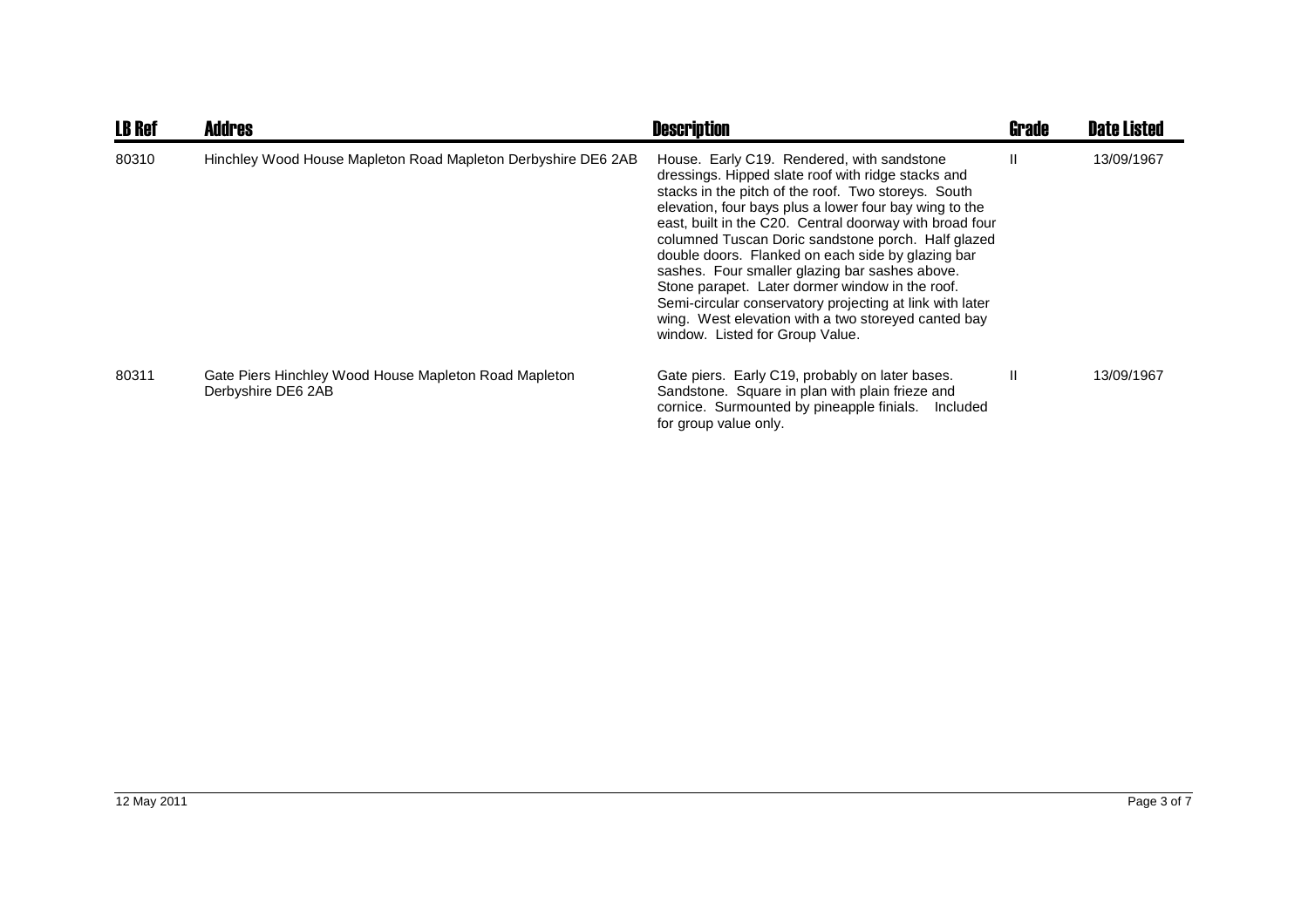| <b>LB Ref</b> | <b>Addres</b>                                          | <b>Description</b>                                                                                                                                                                                                                                                                                                                                                                                                                                                                                                                                                                                                                                                                                                                                                                                                                                                                                                                                                                                                                                                                                                                                                                                                                                                                       | <b>Grade</b>  | <b>Date Listed</b> |
|---------------|--------------------------------------------------------|------------------------------------------------------------------------------------------------------------------------------------------------------------------------------------------------------------------------------------------------------------------------------------------------------------------------------------------------------------------------------------------------------------------------------------------------------------------------------------------------------------------------------------------------------------------------------------------------------------------------------------------------------------------------------------------------------------------------------------------------------------------------------------------------------------------------------------------------------------------------------------------------------------------------------------------------------------------------------------------------------------------------------------------------------------------------------------------------------------------------------------------------------------------------------------------------------------------------------------------------------------------------------------------|---------------|--------------------|
| 80312         | Saint Mary's Church Mapleton Road Mapleton Derbyshire  | Church. Mid C18. Coursed limestone with sandstone<br>dressings. West tower, nave and chancel in one.<br>West tower, plain lower stage with slit staircase<br>windows to north and south. West porch with flat<br>hood and two Tuscan columns. Doorway with semi-<br>circular moulded arch with projecting keystone and<br>imposts. Six panelled, raised and fielded double<br>doors. Shallow bell stage, divided by a string band.<br>Angle quoins and an elongated circular bell opening to<br>each face. Cornice above. Octagonal dome<br>surmounted by a stone lantern. Nave and chancel<br>with quoins and cornice. North and south elevations<br>each with three round-arched windows with raised<br>stone surrounds, imposts and keystones. Similar east<br>window. Plain interior altered in the C19. West gallery<br>with panelled front, on two slender iron columns. No<br>division between the nave and chancel. Panelled<br>dado. Several C19 brasses on the north wall, to<br>members of the Goodwin family. One to Francis<br>Goodwin 1808-1895 and one to Richard Goodwin-<br>Gladwin 1895, signed by James Hardman & Co of<br>Birmingham. Stained glass in the east window 1926<br>by A J Davies of the Bromsgrove Guild. Painted organ<br>case. Listed for Group Value. | <b>IISTAR</b> | 13/09/1967         |
| 80313         | Okeover Arms Mapleton Road Mapleton Derbyshire DE6 2AB | Public House. Early C19. Brick, mostly rendered.<br>Plain tile roof with brick ridge stack and brick gable<br>end stacks. T-plan, lower rear wing of brick. Main part<br>of three storeys. West elevation - three bays, plus low<br>two storey single bay extension to the south. Ground<br>floor with three glazing bar sashes with projecting<br>lintels and sills. C20 window in the later bay. Three<br>similar glazing bar sashes above but the right hand<br>one is set higher up. Extension bay with a C19<br>casement window to first floor. Top floor with two<br>similar, but smaller, glazing bar sashes, a smaller<br>blind window to the right. Listed for Group Value.                                                                                                                                                                                                                                                                                                                                                                                                                                                                                                                                                                                                     | Ш             | 14/06/1984         |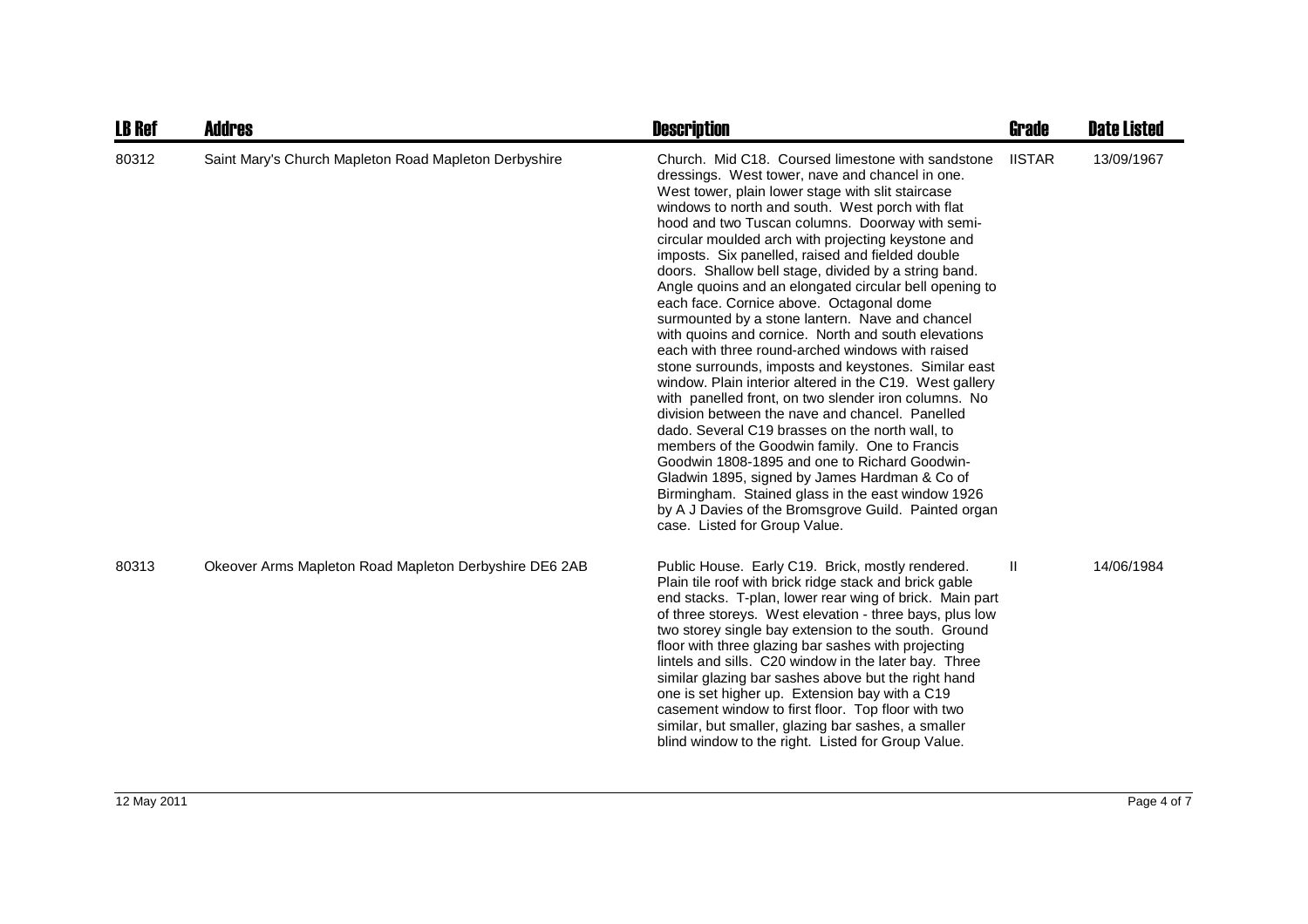| <b>LB Ref</b> | <b>Addres</b>                                         | <b>Description</b>                                                                                                                                                                                                                                                                                                                                                                                                                                                                                                                                                                                                                                                                                                                                                                                                                                                                                                                                                                                                                                                                                                                                                                                                                                                                                                                                                                                                                                                                                                                                                                                                                                                                                                                                                                                                                                                                                          | Grade | <b>Date Listed</b> |
|---------------|-------------------------------------------------------|-------------------------------------------------------------------------------------------------------------------------------------------------------------------------------------------------------------------------------------------------------------------------------------------------------------------------------------------------------------------------------------------------------------------------------------------------------------------------------------------------------------------------------------------------------------------------------------------------------------------------------------------------------------------------------------------------------------------------------------------------------------------------------------------------------------------------------------------------------------------------------------------------------------------------------------------------------------------------------------------------------------------------------------------------------------------------------------------------------------------------------------------------------------------------------------------------------------------------------------------------------------------------------------------------------------------------------------------------------------------------------------------------------------------------------------------------------------------------------------------------------------------------------------------------------------------------------------------------------------------------------------------------------------------------------------------------------------------------------------------------------------------------------------------------------------------------------------------------------------------------------------------------------------|-------|--------------------|
| 80314         | Callow Hall Mapleton Road Mapleton Derbyshire DE6 2AA | House. 1848-52 by Henry Stevens of Derby. Coursed II<br>squared rock-faced limestone with gritstone<br>dressings. Slate roofs and stone coped gables with<br>kneelers. Stone ridge stacks and gable end stacks,<br>with cornices. Two storeys, chamfered plinth, first<br>floor string band, quoins and moulded eaves cornice.<br>L-plan. Elizabethan style. Main, south west range.<br>East front asymmetrical with three gables, the right<br>hand one larger than the others. Heavy central porch,<br>open on three sides with moulded round arches.<br>Rusticated angles, cornice and openwork parapet, the<br>angle piers with banded ball finials. Large C19 half<br>glazed door. On the left, a 2-light ovolo moulded<br>mullioned and transomed window and on the right<br>similar 3-light and 2-light windows. On the first floor<br>beneath gables, two 2-light and a 3-light mullioned<br>and transomed window with dripmoulds. To the right,<br>a smaller 2-light mullioned and transomed window set<br>lower down. Symmetrical south elevation of three bays<br>beneath three gables, the centre one smaller and<br>lower. Centre bay projects, with four narrow slit<br>windows to the ground floor and a large bay window<br>above breaking into an oriel. Parapet with quatrefoil<br>frieze. Flanking bays with a 3-light mullioned and<br>transomed window to each floor. An oval light to each<br>gable. West elevation has 2,3, 4 and 5-light mullioned<br>and transomed windows and a canted bay. Simpler<br>one and a half storey north east service wing with a 4-<br>light mullioned window with two transoms. In the<br>angle between the two wings, a belltower with round-<br>arched opening to each face and a concave pyramidal<br>roof. The house was designed on a much more<br>ambitious scale but was reduced in size before<br>building commenced. Listed for Group Value. |       | 14/06/1984         |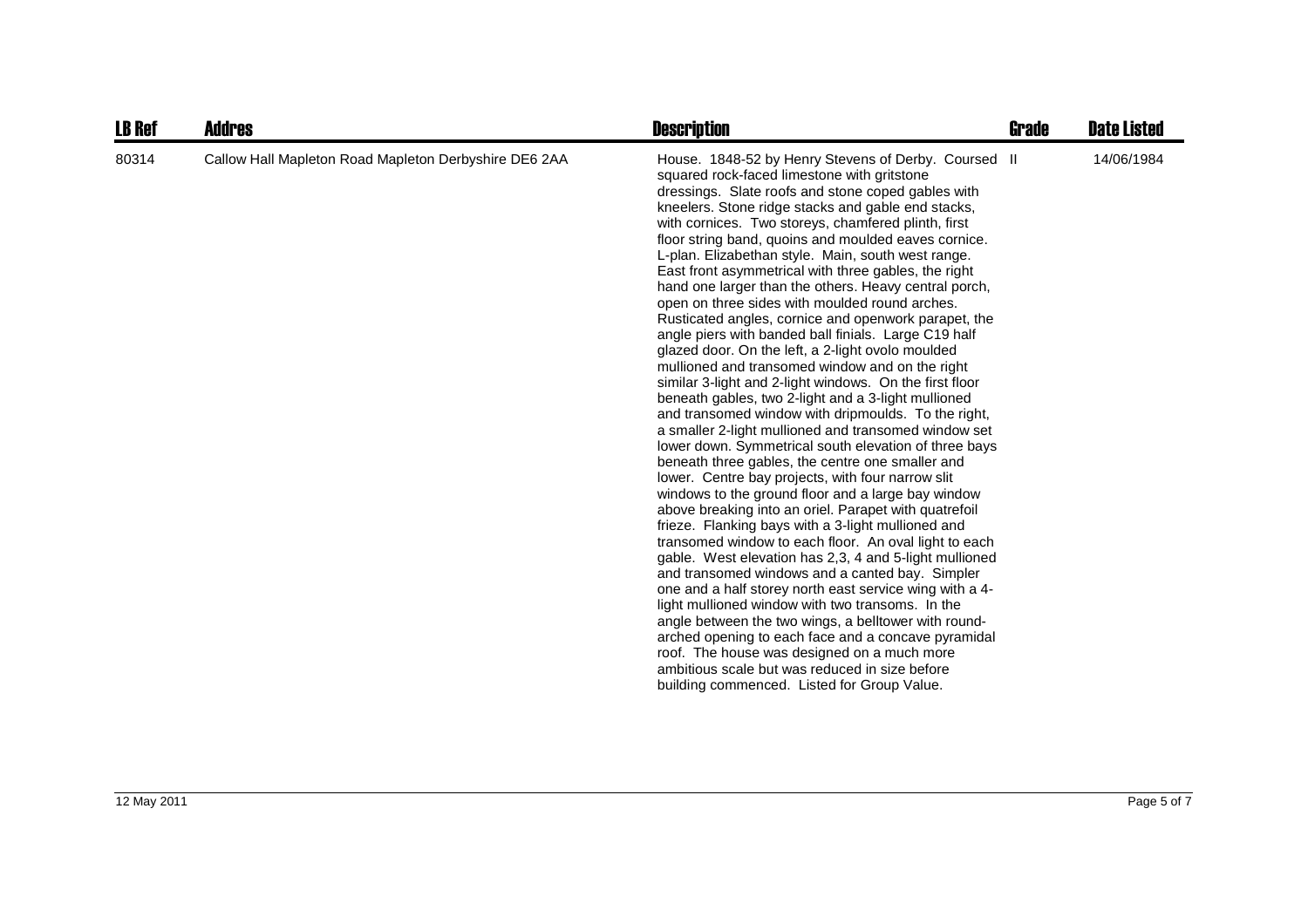| <b>LB Ref</b> | <b>Addres</b>                                                       | <b>Description</b>                                                                                                                                                                                                                                                                                                                                                                                                                                                                                                                                                                                                                 | <b>Grade</b> | <b>Date Listed</b> |
|---------------|---------------------------------------------------------------------|------------------------------------------------------------------------------------------------------------------------------------------------------------------------------------------------------------------------------------------------------------------------------------------------------------------------------------------------------------------------------------------------------------------------------------------------------------------------------------------------------------------------------------------------------------------------------------------------------------------------------------|--------------|--------------------|
| 80315         | Callow Hall Stables Mapleton Road Mapleton Derbyshire DE6 2AA       | Stables. 1852 by Henry Stevens of Derby. Coursed<br>squared rock-faced limestone with gritstone<br>dressings. Plain tile roof and stone coped gables with<br>kneelers, one with a finial. Stone ridge stack. Single<br>storey and an attic storey with dormers. Elizabethan<br>style. South elevation with central round-arched<br>carriage- way with chamfered surround and keystone.<br>Large dormer with 3-light chamfer mullion window. To<br>the left, two 3-light chamfer mullion windows. To the<br>right a 3-light chamfer mullion window with a similar 2-<br>light above, in a dormer. Included for group value<br>only. | Ш            | 14/06/1984         |
| 80316         | Haywood Farm Buxton Road Sandybrook Ashbourne Derbyshire DE6<br>2AQ | Farmhouse. Mid C19. Brick, cement rendered. Plain II<br>tile roof with brick gable end stacks and one bridge<br>ridge stack. Two storeys. South elevation - four bays,<br>three symmetrical bays, plus one broad bay. Porch<br>with shallow pediment on plain columns. Six-panelled<br>door. Flanked on each side by a plain sash with four<br>vertical glazing bars. Three similar windows above<br>and two similar windows to the left hand bay.                                                                                                                                                                                 |              | 14/06/1984         |
| 80317         | Okeover Bridge Yerley Hill Mapleton Derbyshire                      | Bridge. Late C18. Coursed sandstone and ashlar.<br>Single segmental arch, voussoirs with slight chamfer<br>at the angle. Chamfered string band beneath the<br>upper walls to the road. Upper walls of ashlar and<br>steeply canted. Chamfered coping stones and square<br>angle piers. Later extension walls along the road of<br>more finaly tooled ashlar. South east spandrel<br>stepped out ten steps. Listed for Group Value.                                                                                                                                                                                                 | Ш            | 13/09/1967         |